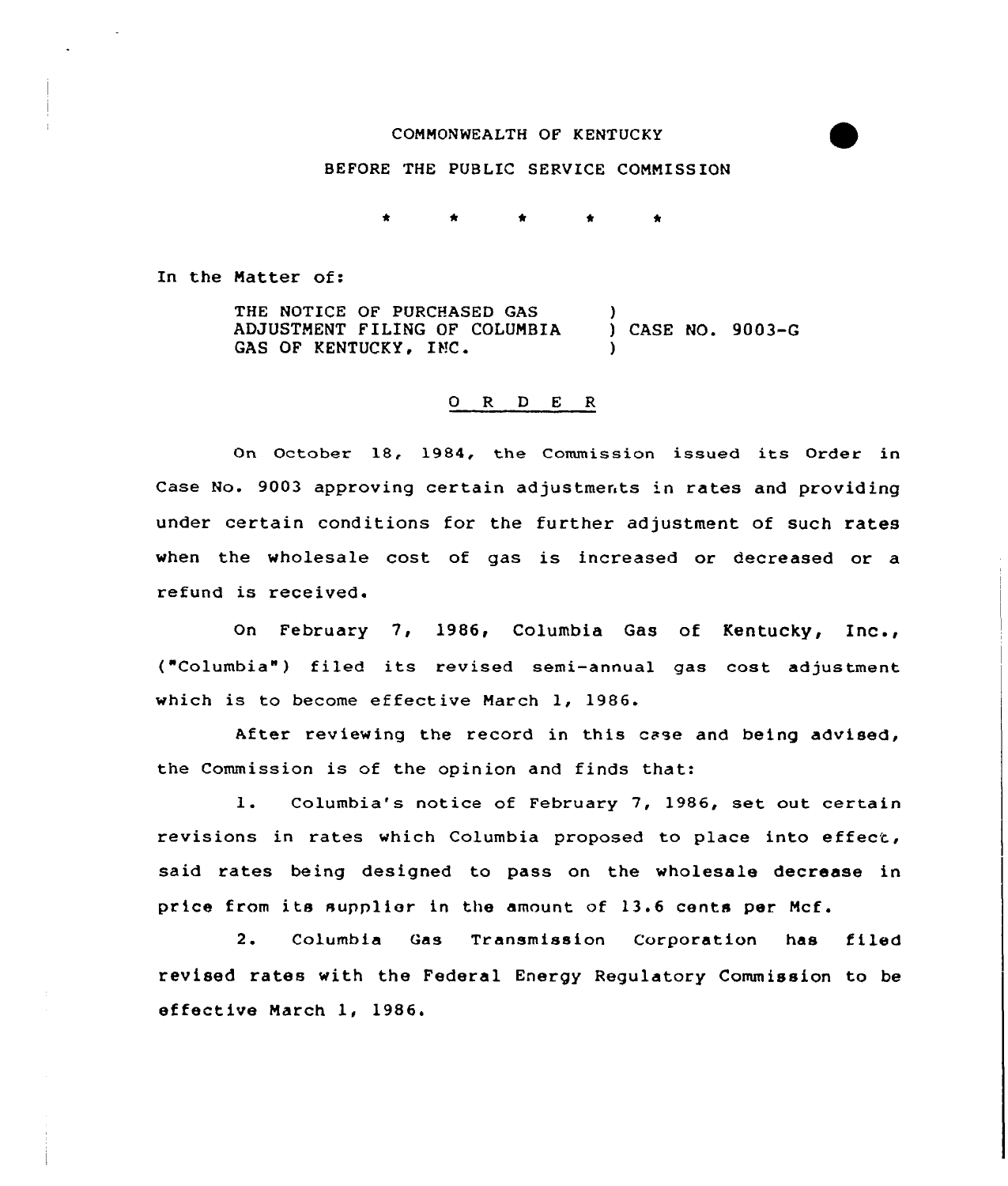columbia's notice set out <sup>a</sup> total refund adjustment of  $3.$ 7.8 cents per Mcf. This adjustment is from the previous semi-annual supplier refund adjustment.

4. Columbia's proposed gas cost recovery rate is <sup>a</sup> decrease of 14.7 cents per Mcf. This decrease represents the combined effect of the supplier decrease and refund adjustments.

5. Within the calculation of its Expected Gas Cost, Columbia deviated from its past practice by annualizing the effect of sources of gas from other suppliers which will occur through August 1, 1986. The result is an immediate benefit of reduced gas costs to Columbia's customers.

6. Columbia's adjustment in rates under the purchased gas adjustment provisions approved by the Commission in its Order in Case No. 9003, dated October 18, 1984, is fair, just and reasonable and in the public interest and should be effective with gas supplied on and after March 1, 1986.

7. Columbia should submit copies of each gas purchase contract and all other agreements, options or similar such documents, and all amendments and modifications thereof related to the procurement of gas supply. Any changes in the documents, including price escalations or any new agreements entered into af ter the initial submission, should be submitted at the time they are entered into. Where gas is purchased from utility-owned or controlled sources, or the contract contains a price escalation clause, those facts should be noted and Columbia should explain and justify them in writing.

 $-2-$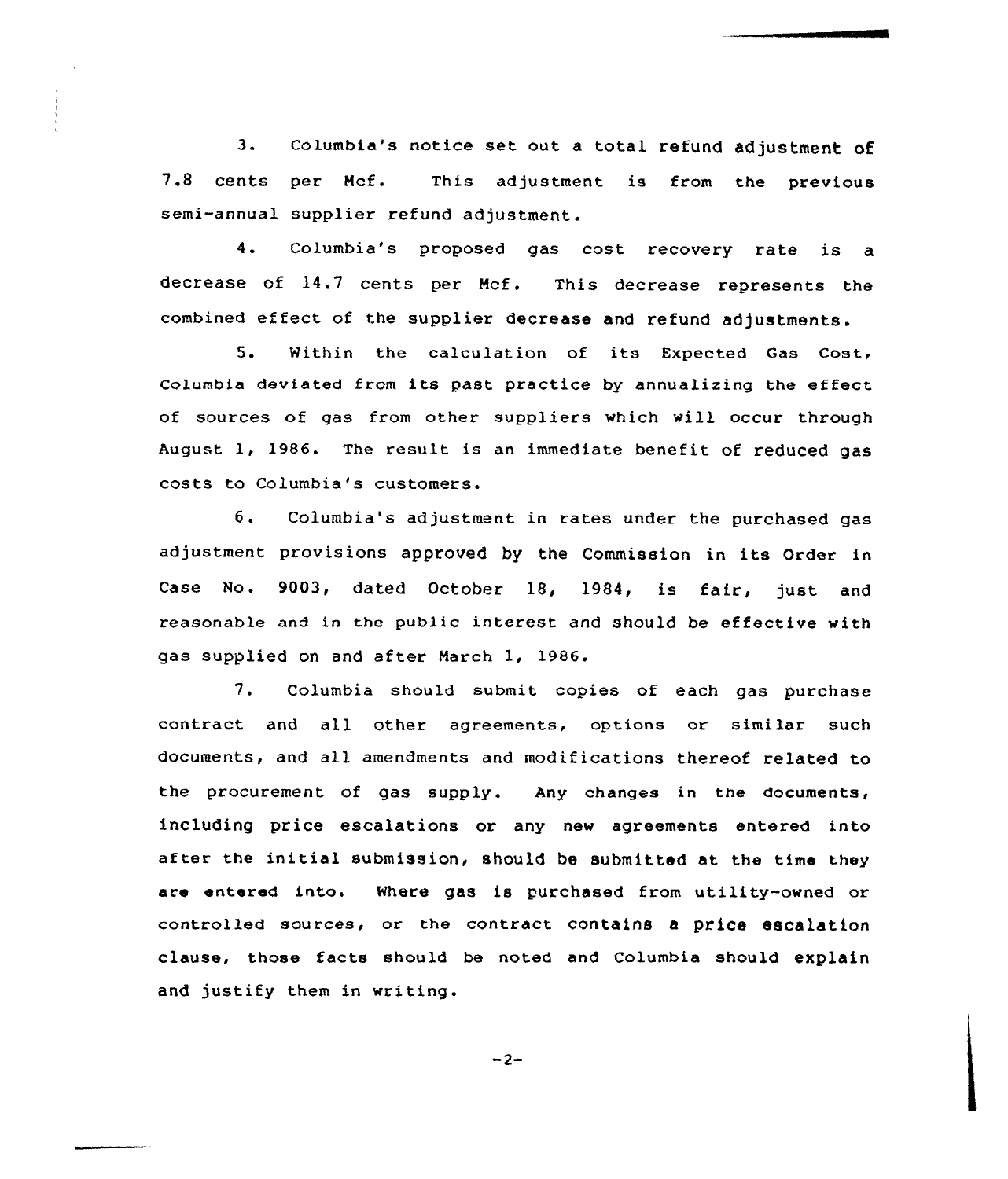IT IS THEREFORE ORDERED that:

1. The rates in the Appendix to this Order be and they hereby are authorized effective with gas supplied on and after Narch 1, 1986.

2. Within 30 days of the date of this Order Columbia shall file with this Commission its revised tariffs setting out the rates authorized herein.

3. Within <sup>20</sup> days of the date of this Order Columbia shall supply the contract information requested herein and comply with all provisions of that request.

Done at Frankfort, Kentucky, this 26th day of February, 1986.

PUBLIC SERVICE COMMISSION

D. Hema Vice Chairman /

Wilkim

Commissioner

ATTEST:

**Secretary**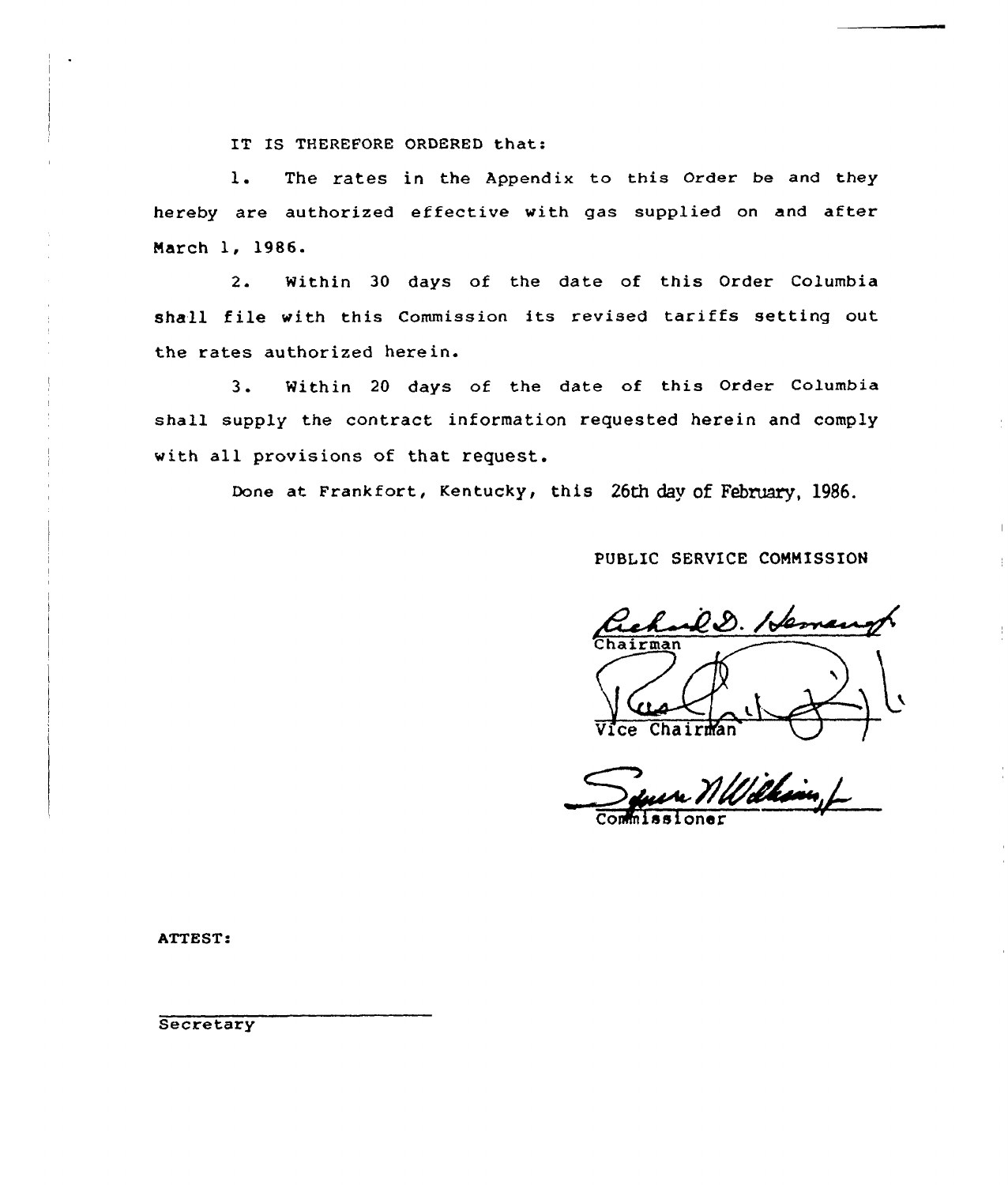#### APPENDIX

APPENDIX TO AN ORDER OF THE KENTUCKY PUBLIC SERVICE COMMISSION IN CASE NO. 9003-G DATED 2/26/86

The following rates and charges are prescribed for the customers served by Columbia Gas of Kentucky, Inc. All other rates and charges not specifically mentioned herein shall remain the same as those in effect under authority of this Commission prior to the date of this Order.

#### GENERAL SERVICE RATE SCHEDULE - GS Residential

 $\Delta$ 

Customer Charge: \$ 3.25 per delivery point per month

Commodity Charge:<br>First 50 Mcf per month @ \$5.342 per Mcf<br>All Over 50 Mcf per month @ \$5.158 per Mcf 50 Mcf per month @ \$5.158 per Mcf

GENERAL SERVICE RATE SCHEDULE — GS-Commercial and Industrial

Customer Charge: \$ 5.50 per delivery point per month

Commodity Charge:<br>First 200 Mc First 200 Mcf per month 0 \$5.591 per Mcf<br>All Over 200 Mcf per month 0 \$5.444 per Mcf 200 Mcf per month  $e$  \$5.444 per Mcf

RATE SCHEDULE FC-l FIRM AND CURTAILABLE GAS SERVICE - OPTIONAL

> Firm Volume (Daily Firm Volume Times Number of Days in Month)

First  $1,000$  Mcf per month  $0$  \$5.505 per Mcf Over 1,000 Mcf per month @ \$5.455 per Mcf

Curtailable Volume

\$5.306 per Mcf of Curtailable Volume of gas delivered hereunder each billing month.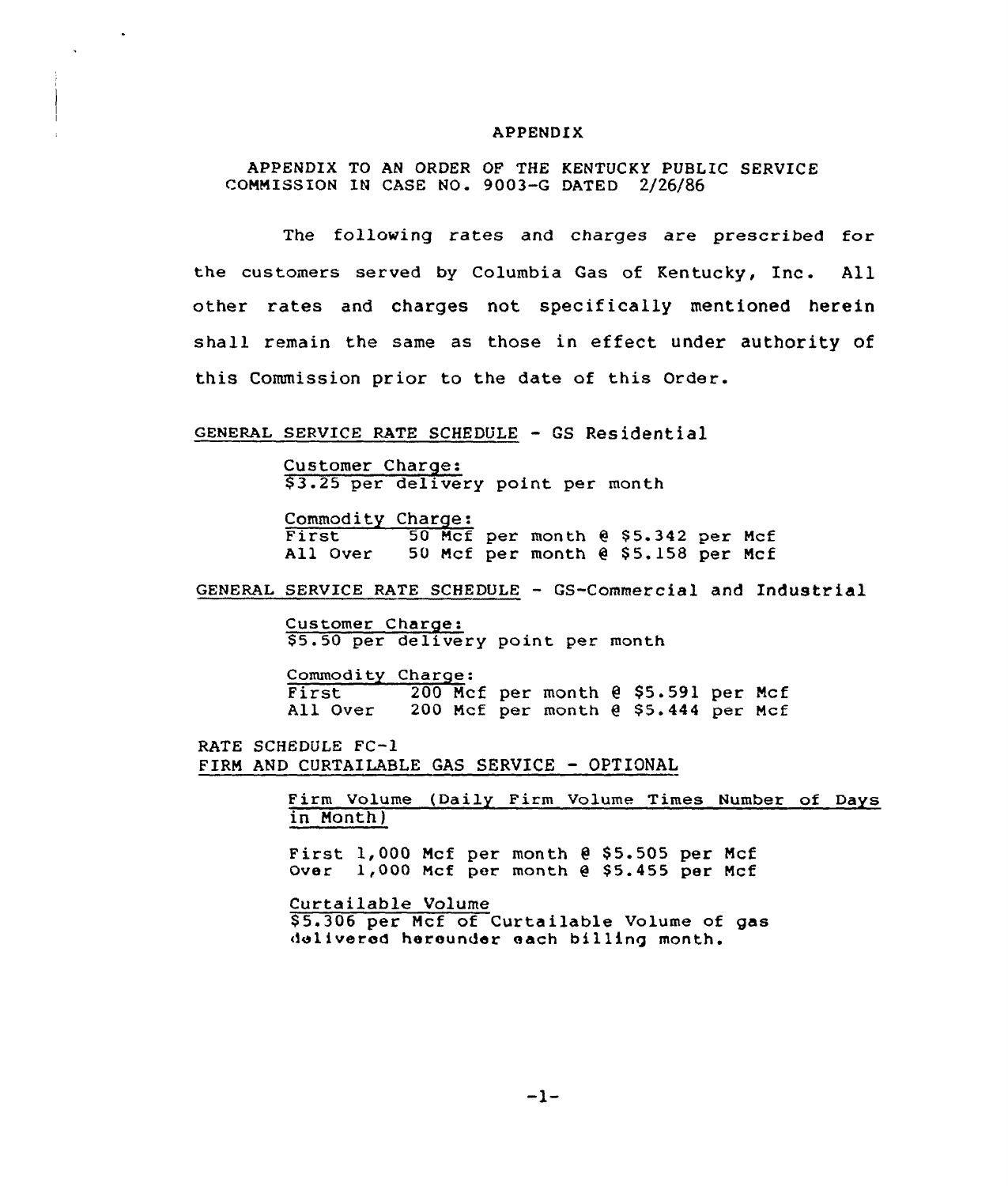# AVAILABILITY OF EXCESS GAS

In the event Buyer shall desire to purchase on any day gas in excess of Buyer's specified Naximum Daily Volume, Buyer shall inform the Seller and if the Seller is able to<br>provide such excess gas required by Buyer from its such excess gas required by Buyer from its operations, Seller shall make such excess gas available at the rate of  $$5.306$  per Mcf.

If such excess gas cannot be made available to Buyer from Seller's own operations, Seller may comply with such request to the extent that excess gas is temporarily available from Seller's gas supplier, in order to provide gas which otherwise would not be available. Such excess volume taken shall be paid for at the rate of \$4.27 per Mcf.

On any day when Buyer has been notified to curtail deliveries, Buyer may request excess gas and to the extent such excess gas can be obtained from Seller's supplier, Buyer shall pay Seller at the rate of  $$4.27$  per Mcf for all such volumes taken which would otherwise not be available.

#### RATE SCHEDULE <sup>F</sup> I-I FIRN AND INTERRUPTIBLE GAS SERVICE — OPTIONAL

Daily Firm Volume First  $5,000$  Mcf per month  $6$  \$5.435 per Mcf Over  $5,000$  Mcf per month  $0.55.404$  per Mcf

Daily Interruptible Volume

5.224 per Ncf of Daily Interruptible Volume of gas delivered hereunder each billing month.

#### AVAILABILITY OF EXCESS GAS

In the event Buyer shall desire to purchase on any day gas in excess of Buyer's specified Naximum Daily Volume, Buyer shall inform the Seller and if the Seller is able to<br>provide such excess gas required by Buyer from its such excess gas required operations, Seller shall make such excess gas available at the rate of \$4.27 per Mcf.

If such excess gas cannot be made available to Buyer It such excess gas cannot be made available to buyer<br>from Seller's own operations, Seller may comply with such rrom serier s own operations, serier may compry with subavailable from Seller's gas supplier, in order to provide gas which otherwise would not be available. Such excess volume taken shall be paid for at the rate of \$4.27 per Mcf.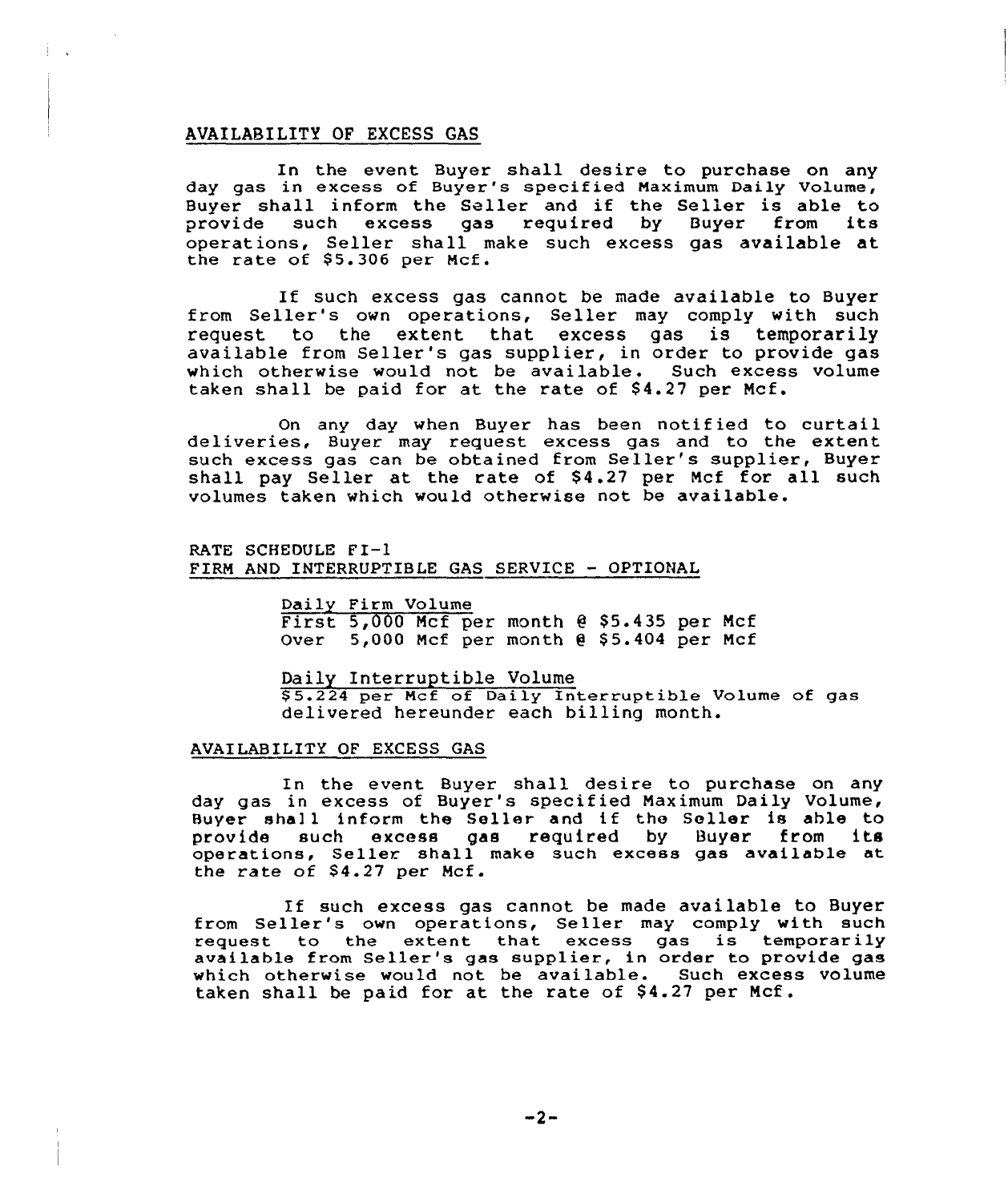On any day when Buyer has been notified to curtail deliveries, Buyer may request excess gas and to the extent such excess gas can be obtained from Seller's supplier, Buyer shall pay Seller at the rate of S4.27 per Ncf for all such volumes taken which would otherwise not be available.

RATE SCHEDULE IS-1 1'NTERRUPTIBLE GAS SERVICE — OPTIONAL

## Billing Months April Through November

\$ 5.594 per Ncf for all volumes delivered each month up to and including the Average Monthly Winter Volume. The Average Nonthly Winter Volume shall be one-fourth of the total delivery during the preceding billing months of December through Narch.

\$ 5.194 per Mcf for all volumes delivered each month in excess of the Average Monthly Winter Volume.

Billing Months December Through March

\$ 5.594 per Mcf delivered.

RATE SCHEDULE IUS-1 INTRASTATE UTILITY SERVICE

For all gas delivered each month \$4.404 per Mcf.

## NINIMUN MONTHLY CHARGE

The maximum Daily Volume specified in the Sales Agreement multiplied by \$4.404 per Mcf.

## RATE SCHEDULE DS-DELIVERY SCHEDULE

Rate

ما داند از با دیگر

Eighty cents (\$0.80) per Mcf for all gas delivered each billing month.

The hase rates for the future application of the purchased gas adjustment clause are: